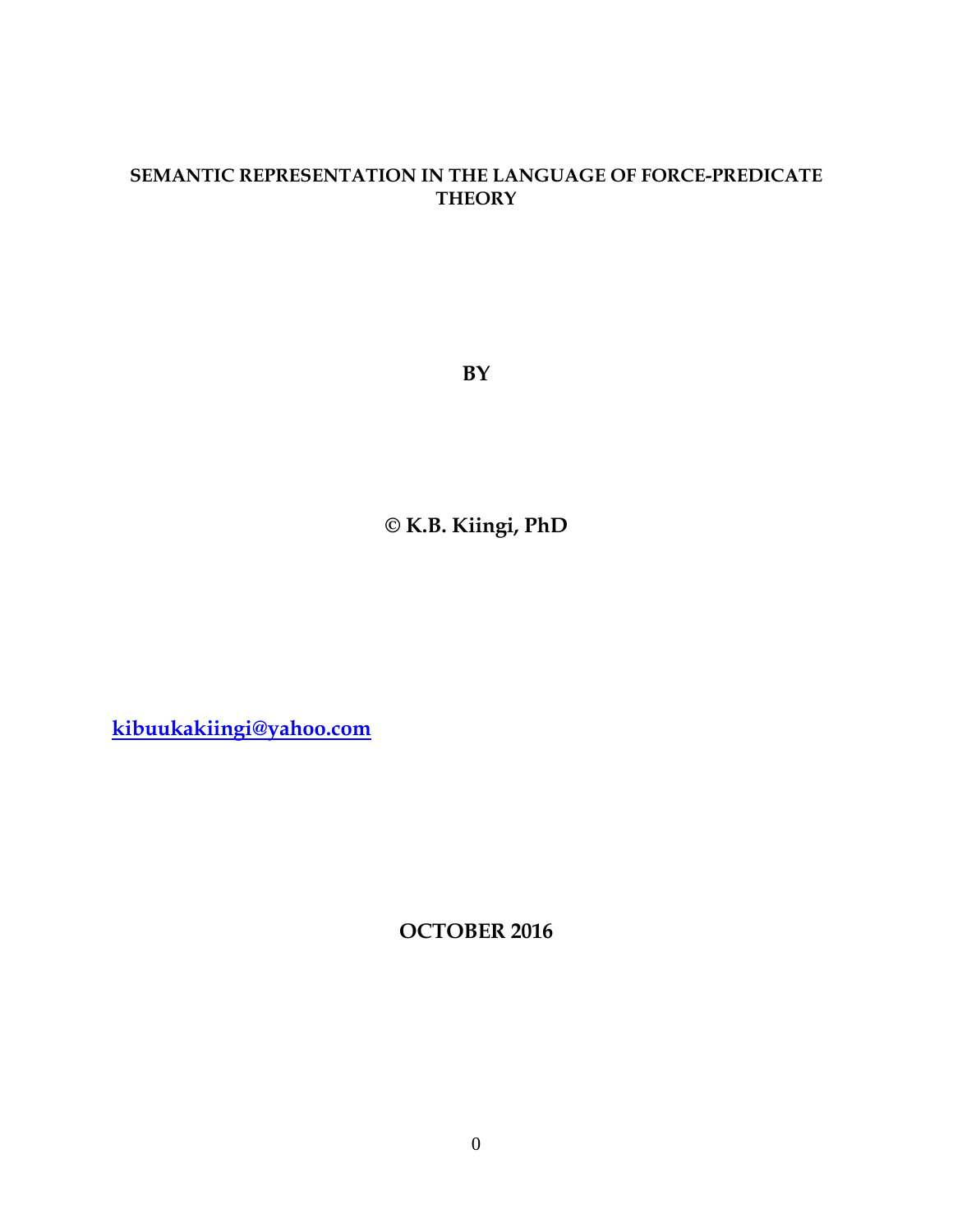## **SEMANTIC REPRESENTATION IN THE LANGUAGE OF FORCE-PREDICATE THEORY © K.B. Kiingi, PhD**

#### 1. INTRODUCTION

The idea leading to this paper is, on the one hand derived from the computational linguist's preoccupation with semantic representation of natural language input; and, on the other hand, from a research project conceived by Dr Peter Nabende, Dr John Ngubiri, and the author with a view of bringing the problem of semantic representation in computational semantics yet closer to its solution.

Whether the formal language of force-predicate theory (LFPT) is a viable alternative to the first-order predicate calculus (FOPC) in the representation of meaning is the question to be resolved in this paper. Let us now proceed to a concisely revised presentation of the force-predicate theory itself and the formal language built on it.

### 2. THE FORCE PREDICATE THEORY

 $\overline{a}$ 

The force-predicate theory stipulates that at the beginning of semantic representation the brain maps situations one-to-one into Newton's laws of motion. Then another oneto-one mapping from Newton's laws into semantic roles follows. Finally, semantic roles combine to form predicates.

Using internationally standardized notation, Newton's laws of motion can be stated as follows:

(a) Newton's first law of motion: **F**  $\rightarrow$  $=$  m $\vec{a}$  $\overline{a}$ = **O**  $\rightarrow$ 

"**Force-predicate theory**" is a more apt substitute tag for "**situatodomainal role theory**" that the author employed in his paper entitled " From Newton's Laws of Motion to the Periodic Table of Semantic Predicates", accessible at [www.luganda.com.](http://www.luganda.com/) Moreover , the reader is forewarned of a substantial effort made in the present paper to standardize both terminology and notation; and to carry out corrections that have over time ensued from further ruminations on the theory.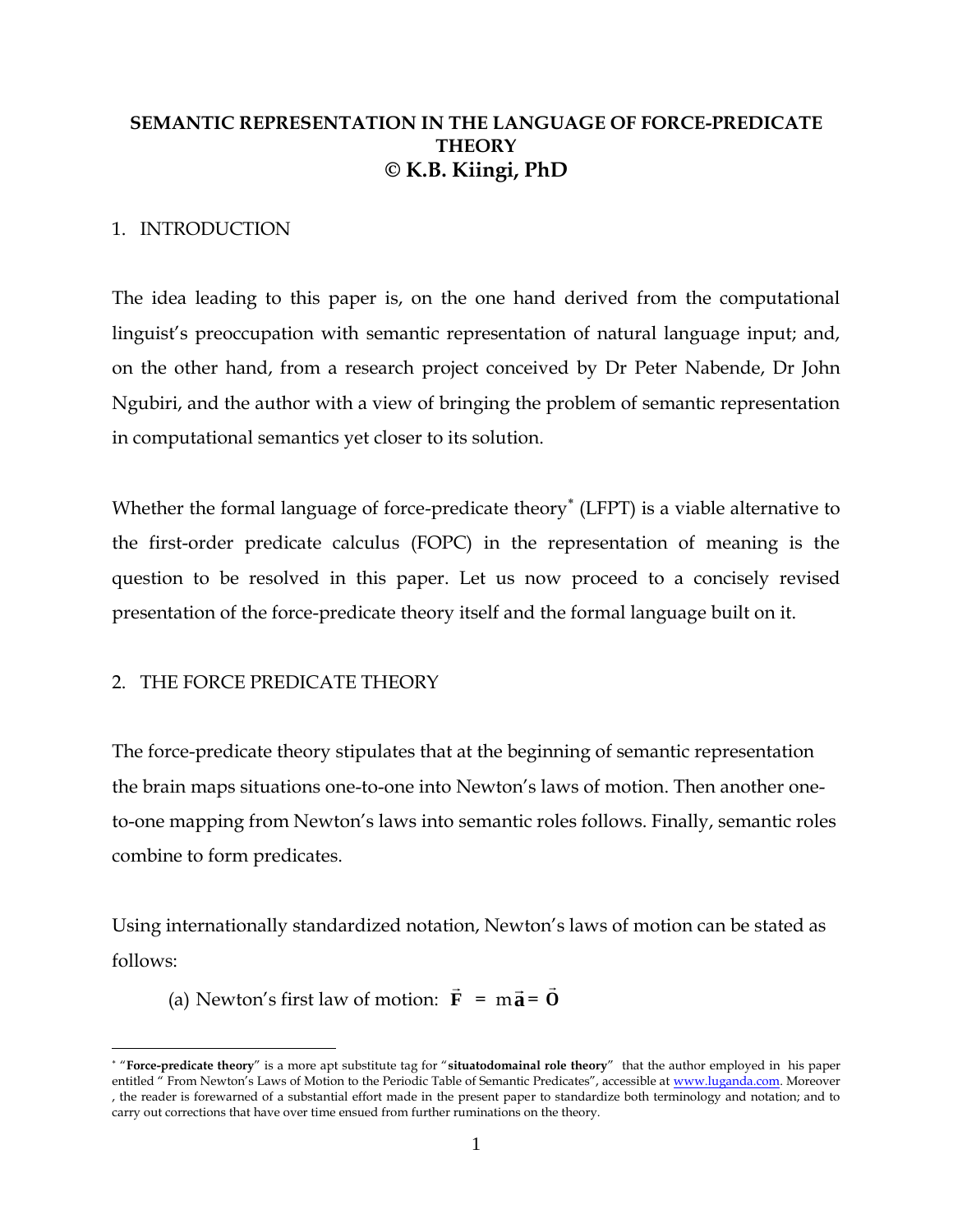- (b) Newton's second law of motion: **F**  $\rightarrow$  $=$  m $\vec{a}$  $\vec{a} \neq \vec{0}$  $\rightarrow$
- (c) Newton's third law of motion:  $\mathbf{F}_{12}$  $\rightarrow$  $=$   $-{\bf F}_{21}$  $\rightarrow$

Concretization of the theory follows immediately. First, we consider Newton's first law of motion, or Newton I for short.



If the situation (represented by the box) is that of relative motion or rest, then the first mapping leads to Newton I. Then the force-role mapping leads to semantic roles  $[\Sigma]$  and [R], where  $[\Sigma]$  is the change-bearer [B] or nonchange-bearer [Z] and [R] is a reference. The semantic roles  $[\Sigma]$  and  $[R]$  combine to form the relative predicate  $[\Sigma R]$ . Secondly, for Newton II we correctly expect a different pair of semantic roles.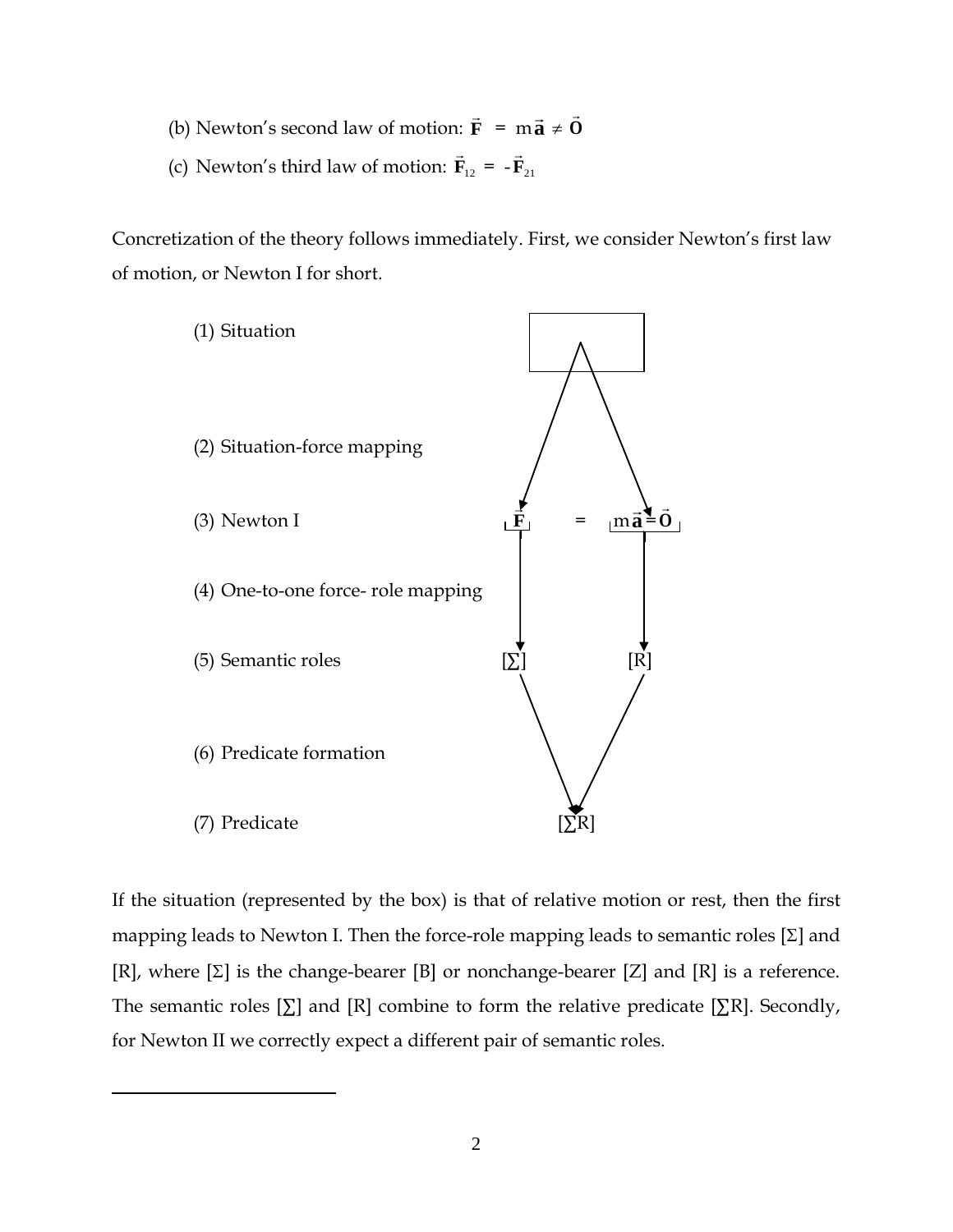

Unlike Newton I which is obeyed by uniform motion or rest, Newton II concerns accelerated motion.  $[\Phi]$  is a dynamic causer  $[C]$  or a static causer  $[K]$ , and  $[E]$  is a causee. [Φ] and [E] combine to form the causative predicate [ΦE]. Finally and thirdly, Newton III is mapped into  $[\psi]$  a contactor (which can be dynamic [N] or state [T]) and [A] a contactee.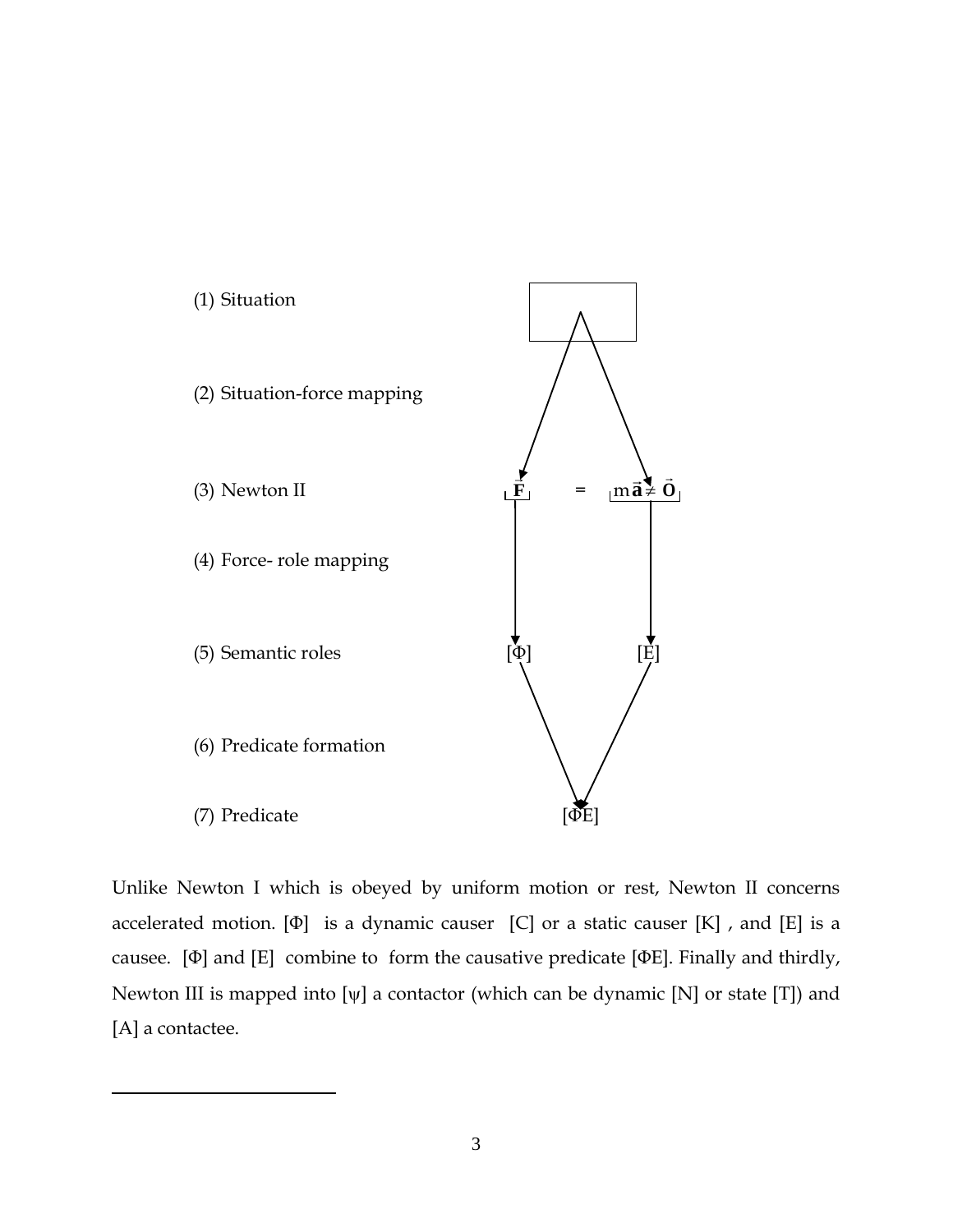

[ $\psi$ ] and [A] combine to form the contactive predicate [ $\psi$ A].

# 3. THE LANGUAGE OF FORCE PREDICATE THEORY

The language of force-predicate theory is an extension of that of first –order predicate calculus as set out in  $(1) - (10)$  below.

- (1) **Semantic role types:** [B], [Z], [R]; [C], [K], [E]; [N] ,[T], [A]
- **(2) Predicate types :** [∑R], [ΦE], [ψA]
- **(3) Entities :** entity e, human h , and thing r; e= h, r
- **(4) Semantic domains:**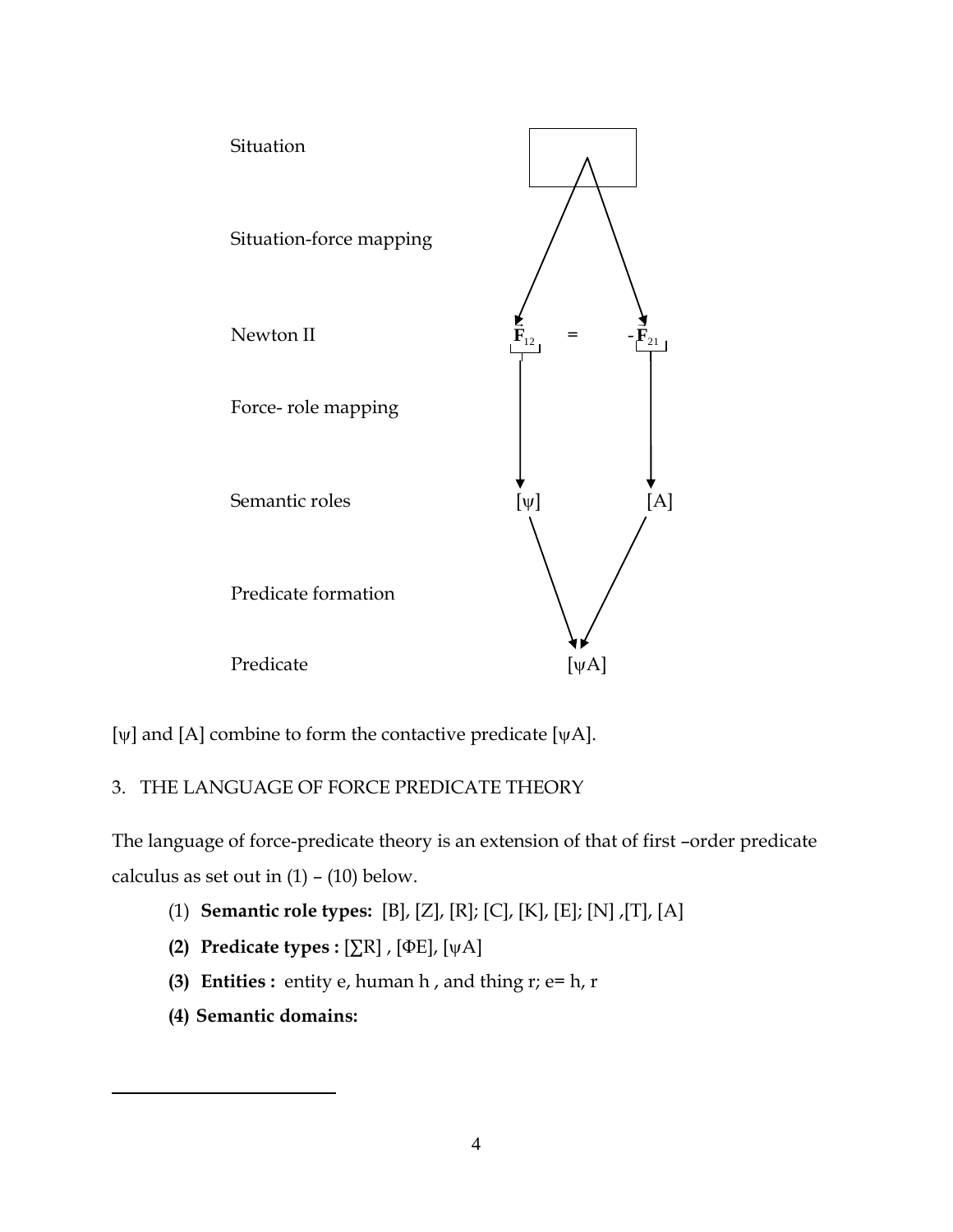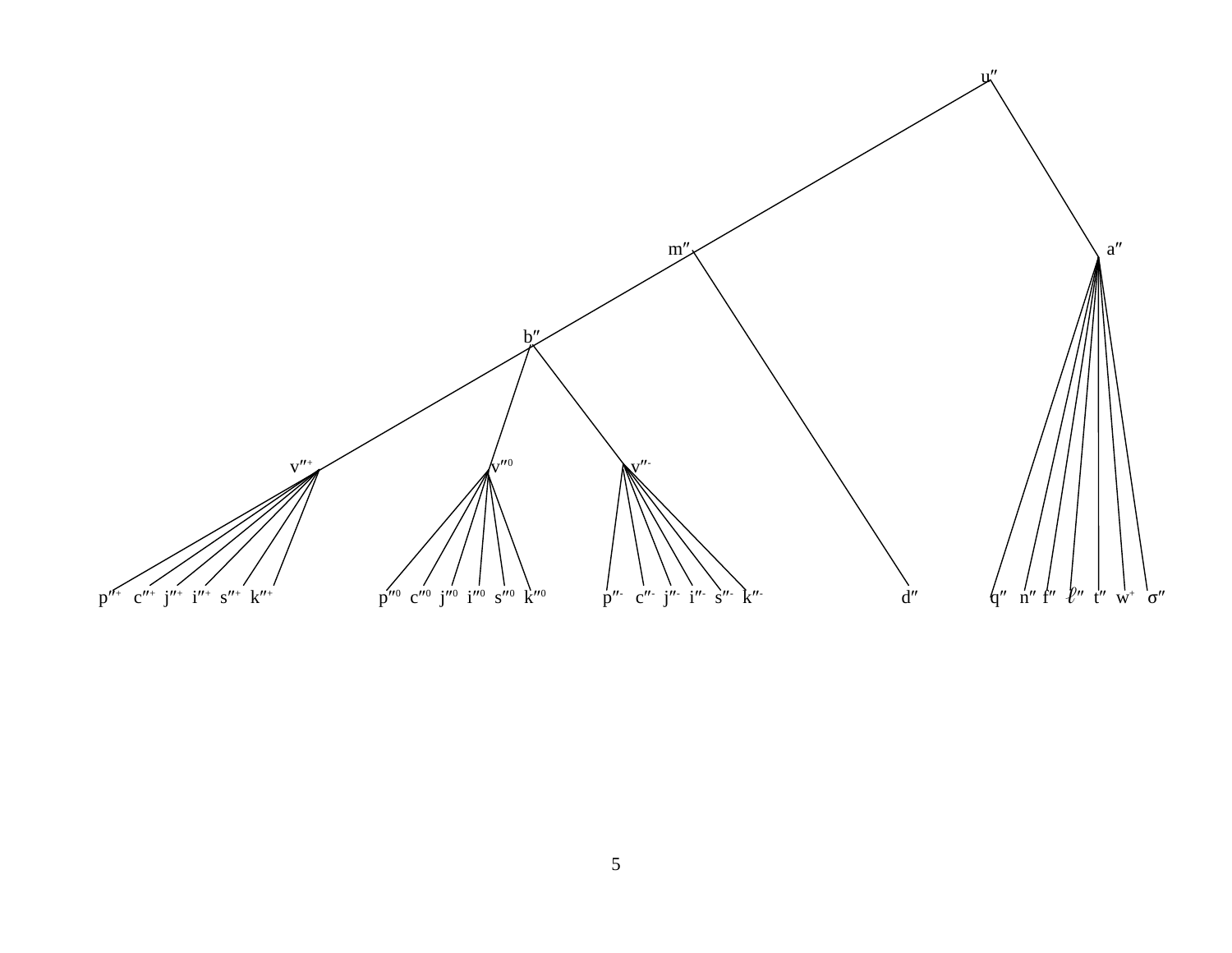| u''                         | =        | universal                      | m''                  | $=$                | material             |                      |         | a''                        | $=$ | nonmaterial                               |
|-----------------------------|----------|--------------------------------|----------------------|--------------------|----------------------|----------------------|---------|----------------------------|-----|-------------------------------------------|
| b''                         | $=$      | life-bearing                   | d''                  | $=$                |                      | nonlife-bearing      |         | f''                        | $=$ | formal                                    |
| $\sigma''$                  | $=$      | sentential                     | w''                  | $=$                |                      | propositional        |         | q''                        | $=$ | contentual                                |
| $\mathbf{n}^{\prime\prime}$ | $=$      | numerical                      |                      | $\ell''$ = spatial |                      |                      | $t'' =$ |                            |     | temporal or situational                   |
| $v''^+$                     | $=$      | volitional                     | $v^{\prime\prime 0}$ | $\equiv$           |                      | nonvolitional        |         | v''                        |     | $=$ countervolitional                     |
| $p''^+$                     | $=$      | perceptual -volitional         |                      |                    | $c''$ <sup>+</sup>   | $=$                  |         | $c$ ognitive – volitional  |     |                                           |
| $j''^+$                     | $=$      | evaluative -volitional         |                      |                    | $i''^+$              | $=$                  |         | $suppositive - volitional$ |     |                                           |
| $s''^+$                     | $=$      | $linguistic - volitional$      |                      |                    | $k''$ <sup>+</sup>   | $\equiv$             |         |                            |     | psychophysical – nonvolitional            |
| $p^{\prime\prime 0}$        | $\equiv$ | perceptual – nonvolitional     |                      |                    | $c^{\prime\prime 0}$ | $\equiv$             |         |                            |     | $c$ ognitive – nonvolitional              |
| $j^{\prime\prime 0}$        | $\equiv$ | evaluative – nonvolitional     |                      |                    | $i^{\prime\prime 0}$ | $\equiv$             |         |                            |     | $suppositive - nonvolitional$             |
| $s^{\prime\prime 0}$        | $\equiv$ | $linguistic - nonvolitional$   |                      |                    | $k^{\prime\prime 0}$ | $\equiv$             |         |                            |     | psychophysical – nonvolitional            |
| $p^{\prime\prime}$          | $=$      | perceptual - countervolitional |                      |                    |                      | $C'' - 1$            |         |                            |     | cognitive - countervolitional             |
| $j^{\prime\prime}$          | $=$      | evaluative - countervolitional |                      |                    |                      | $i^{\prime\prime}$ = |         |                            |     | suppositive - countervolitional           |
| $s$ "                       | $=$      | linguistic – countervolitional |                      |                    |                      |                      |         |                            |     | $k'' =$ psychophysical –countervolitional |

|                              | (5) Tense: $U =$ utterance time, $R =$ reference time, $S =$ situation time  |                                       |
|------------------------------|------------------------------------------------------------------------------|---------------------------------------|
| (6) Sentence type operators: | statement operator                                                           | $^{\prime\prime}$ . $^{\prime\prime}$ |
|                              | question operator<br>directive operator                                      | $''$ ? $''$<br>$"$ - $"$              |
|                              | exclamation operator                                                         | $^{\prime\prime}$   $^{\prime\prime}$ |
| (7) Proposition:             | $r^{0} (w'') = [\theta_1 e_1 (q_1'') \theta_2 e_2 (q_2'')]$<br><sub>or</sub> |                                       |
|                              | $r^+(w'') = [\theta_1 e_1(g_1'') \theta_2 e_2(g_2'')] < \tau(U, R, S) >.$    |                                       |

where  $r^0$  (w") or  $r^+(w'')$  is a proposition (i.e. thing r in domain w")  $\theta_1, \theta_2$  are roles of the predicate  $[\theta_1 \theta_2]$  $e_1,e_2$  are entities  $(g_1''g_2'')$  are domains  $e_1(g_1'')$ ,  $(e_2(g_2'')$  are entities  $e_1,e_2$  in domains  $g_1''g_2''$ τ(U,R,S) is a tense formula in terms of U,R,S.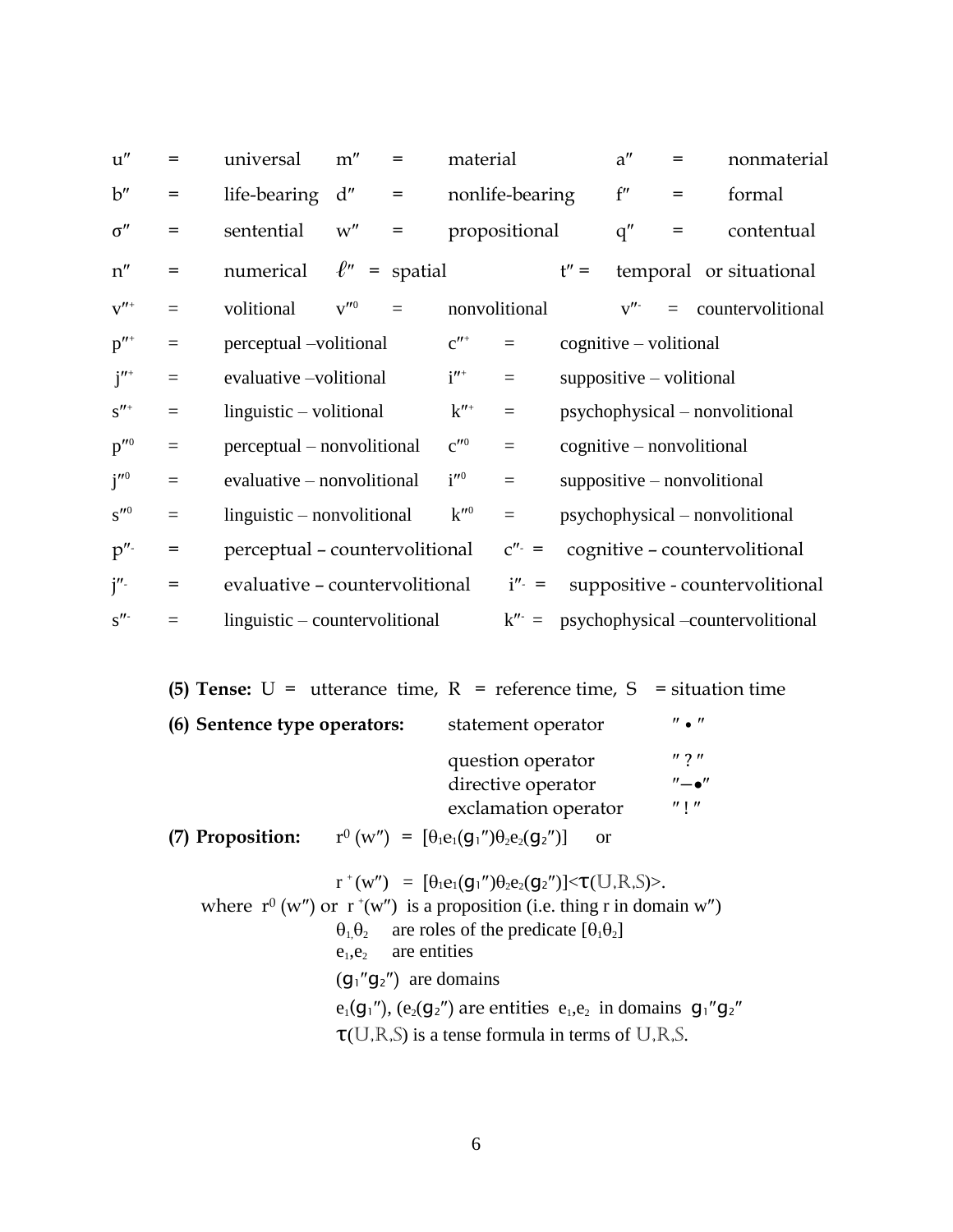**(8) Sentence type:** If  $r^0(w'')$  is an untensed proposition,  $r^+(w'')$  is a tensed proposition such that  $r^+(w'') \equiv [r^0(w'') < \tau(U,R,S) > ]$ , then  $r(\sigma'')$  is a sentence type such that

$$
r(\sigma'') = \Omega e(g'') \{r^+(w'')\}
$$

where  $\Omega$  is a sentence type operator.

# **(9) Re-subtypes:**

|  | $R_{so}$ = Source                                                |                              | $R_{qo}$ = Goal $R_{po}$ = Part-of $R_{hp}$ = Has-part |
|--|------------------------------------------------------------------|------------------------------|--------------------------------------------------------|
|  | $R_{\rm mo}$ = Member -of                                        | $R_{hw}$ = Has-member        | $Rhr$ = Hypernym -of                                   |
|  |                                                                  |                              | $R_{ho}$ = Hyponym -of                                 |
|  | $R_{in}$ = Ingressive $R_{eq}$ = Egressive $R_{eq}$              |                              | = Direction                                            |
|  | $R_{bn}$ = Beneficiary $R_{cm}$ = Comitative $R_{pt}$            |                              | = Parallel                                             |
|  | $R_{df}$ = Different-from $R_{sm}$ = Same-as $R_{op}$            |                              | $=$ Opposite -of                                       |
|  | $R_{\ell t}$ = Less -than $R_{\rm mt}$ = More -than $R_{\rm eq}$ |                              | $=$ Equal -to                                          |
|  | $R_{pr}$ = Predecessor -of $R_{f\ell}$ = Follow -of $R_{nt}$     |                              | $=$ Neutral -to                                        |
|  | $R_{\text{rg}}$ = Range                                          | $R_{ps}$ = Position $R_{rt}$ | = Rate                                                 |

# **(10) The periodic table of predicates:**

|           | Group I                          | Group II                    | Group III                    |
|-----------|----------------------------------|-----------------------------|------------------------------|
| Period 1  | $1[\Sigma R]$                    | $2[\PhiE]$                  | $3[\Psi A]$                  |
| Period 2  | $4 \Sigma [\pi]R$                | $5 \Phi[\pi]E$              | 6 $\psi[\pi]$ A              |
| Period 3  | $7 \Sigma R[\mathcal{I}]$        | 8 $\Phi E[\mathcal{\Pi}]$   | 9 $\psi$ A[ $\pi$ ]          |
| Period 4  | $10 \Sigma[\pi]$ R $[\pi]$       | 11 Φ[ $\Pi$ ]Ε[ $\Pi$ ]     | 12 $\psi[\pi]$ A[π]          |
| Period 5  | $13\Sigma[\Omega]R$              | $14 \Phi[\Omega]E$          | $15\psi[\Omega]A$            |
| Period 6  | $16 \Sigma R[\Omega]$            | $17 \Phi E[\Omega]$         | $18 \psi A[\Omega]$          |
| Period 7  | $19\Sigma[\Omega]$ R[ $\Omega$ ] | $20 \Phi[\Omega] E[\Omega]$ | $21\psi[\Omega]A[\Omega]$    |
| Period 8  | $22\Sigma[\Lambda]R$             | $23 \Phi[\Lambda]E$         | $24\psi[\Lambda]A$           |
| Period 9  | $25 \Sigma R[\Lambda]$           | $26$ $\Phi$ E [ $\Lambda$ ] | $27 \psi A[\Lambda]$         |
| Period 10 | $28 \Sigma[\Lambda] R[\Lambda]$  | 29 Φ[Λ]Ε[Λ]                 | $30 \psi[\Lambda]A[\Lambda]$ |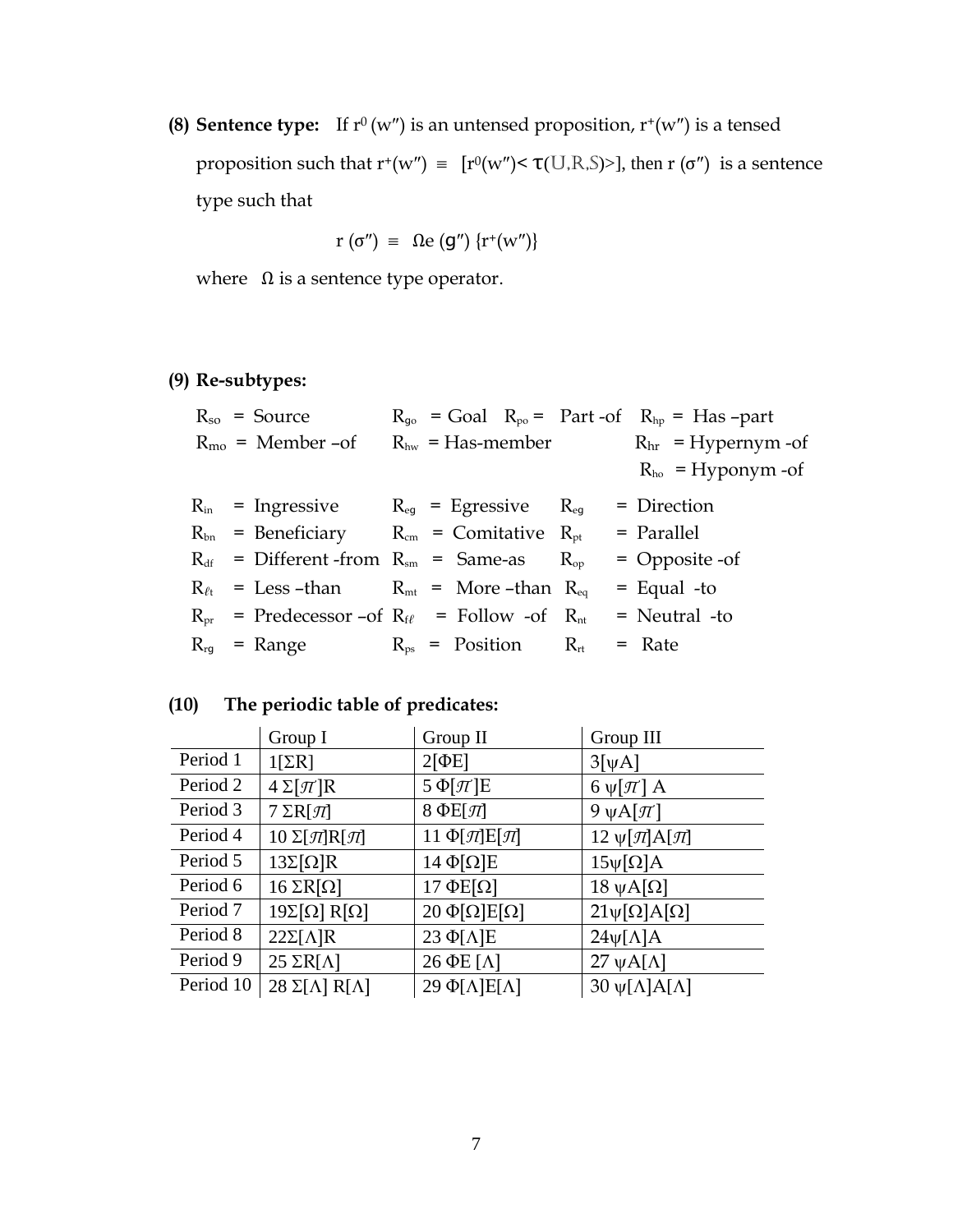$$
\pi = 1 [\Sigma R] , \qquad 2 [\Phi E] , \qquad 3[\psi A]
$$
  
\n
$$
\Omega = 4\Sigma [\pi]R , \qquad 5 \Phi [\pi]E , \qquad 6 \psi [\pi] A
$$
  
\n
$$
7 \Sigma R[\pi] , \qquad 8 \Phi E[\pi] , \qquad 9 \psi A[\pi]
$$
  
\n
$$
10 \Sigma [\pi]R[\pi] , \qquad 11 \Phi [\pi]E[\pi] , \qquad 12 \psi [\pi]A[\pi]
$$
  
\n
$$
\Lambda = 13\Sigma [\Omega]R , \qquad 14 \Phi [\Omega]E , \qquad 15 \psi [\Omega]A
$$
  
\n
$$
16 \Sigma R[\Omega] , \qquad 17 \Phi E[\Omega] , \qquad 18 \psi A[\Omega]
$$
  
\n
$$
19 \Sigma [\Omega] R[\Omega] , \qquad 20 \Phi [\Omega] E[\Omega] , \qquad 21 \psi [\Omega] A[\Omega]
$$

# 4. FORMALIZING PROPOSITIONS

# **4.1. How to generally read open LFPT propositional formulae**

If  $e(g'')$  is read as "e which is in domain  $g''$ " or simply as "e in  $g$ ", then open LFPT propositional formulae are read as follows:

| (1) Be <sub>1</sub> ( $g_1$ ") Re <sub>2</sub> ( $g_2$ ") : | $e_1(g_1'')$ changes relative to $e_2(g_2'')$  |
|-------------------------------------------------------------|------------------------------------------------|
| (2) $Ze_1(g_1'')Re_2(g_2'')$ :                              | $e_1(g_1'')$ persists relative to $e_2(g_2'')$ |
| (3) $Ce_1(g_1'')Ee_2(g_2'')$ :                              | $e_1(g_1'')$ causes $e_2(g_2'')$               |
| (4) $Ke_1(g_1'')Ee_2(g_2'')$ :                              | $e_1(g_1'')$ countercauses $e_2(g_2'')$        |
| (5) $Ne_1(g_1'')Ae_2(g_2'')$ :                              | $e_1(g'')$ dynamically contacts $e_2(g_2'')$   |
| (6) $Te_1(g_1'')Ae_2(g_2'')$ :                              | $e_1(g_1'')$ statically contacts $e_2(g_2'')$  |

# **4.2. Propositions from Quirk et al (1985:754)**

[1i] She is happy. [1ii]  $Zh_0 (b'') \overline{R} h_0 (f'')^*$ 

The zero subscript denotes a constant entity.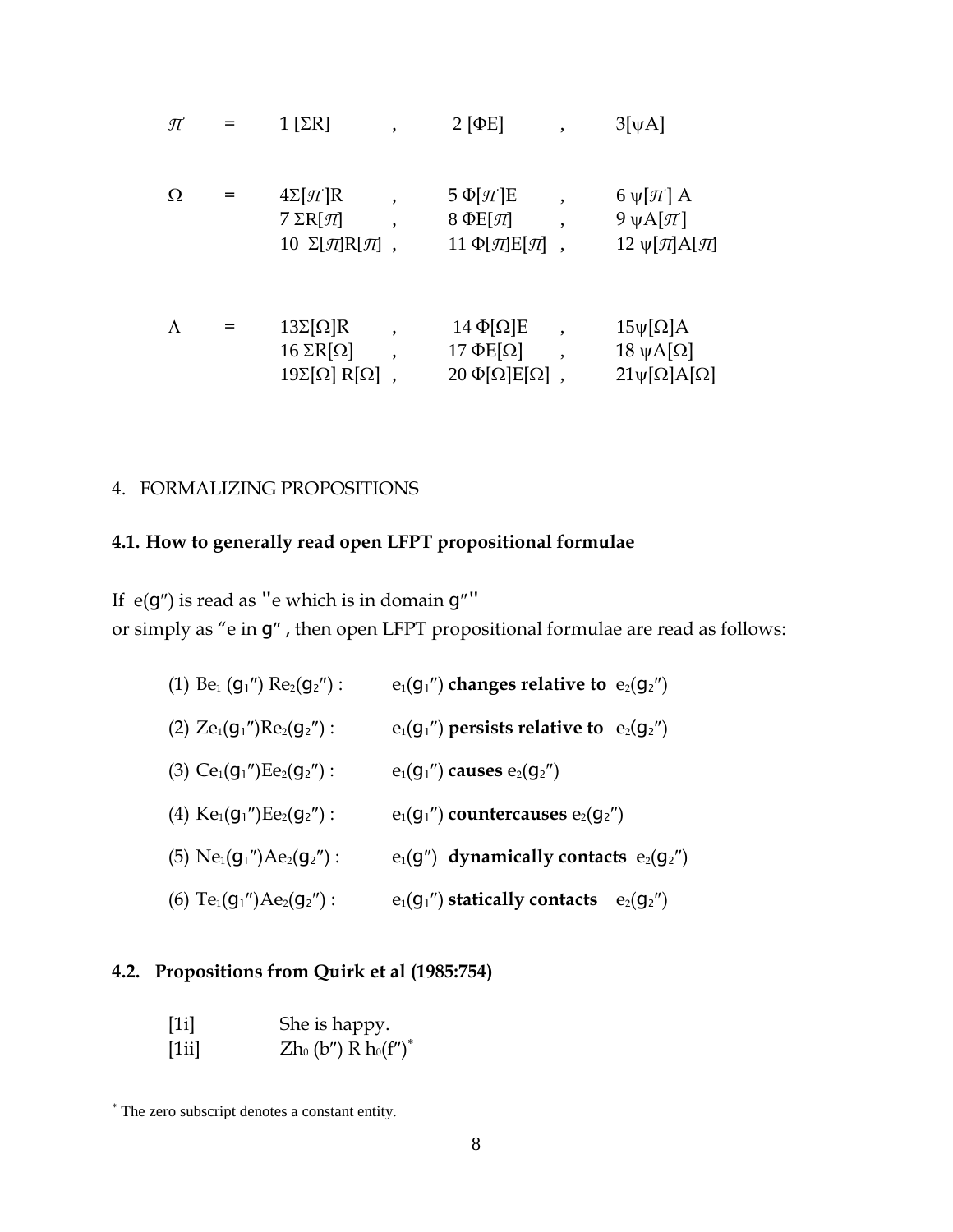| [2i]    | He turned traitor.                         |
|---------|--------------------------------------------|
| [2ii]   | $Bh_0(b'')R h_0(f'')$                      |
| [3i]    | The Sahara is hot.                         |
| [3ii]   | $Zr_0(\ell'') Rr_0(f'')$                   |
| [4i]    | Last night was warm.                       |
| [4ii]   | $Zr_0(t'') R r_0(f'')$                     |
| [5i]    | The show was interesting.                  |
| [5ii]   | $Zr_0(t'') R r_0(f'')$                     |
| [6i]    | It is windy.                               |
| [6ii]   | $Br_0(t'')$ $Rr_0(f'')$                    |
| [7i]    | He was at school.                          |
| [7ii]   | $Zh_{0}$ (v") $R_{ps}r$ ( $\ell$ ")        |
| [8i]    | She get into the car.                      |
| [8ii]   | $Bh_0(k'') R_{\rm in} r_0(\ell'')$         |
| [9i]    | He is lying on the floor.                  |
| [9ii]   | $Zh_{0}$ (v'') $R_{ps}r_{0}$ ( $\ell$ '')  |
| [10i]   | The meeting is at eight.                   |
| [10ii]  | $Zr_{01}$ (t'') $Rr_{02}$ (t'')            |
| $[11i]$ | He was working.                            |
| [11ii]  | $Ch_0(v'') E[Br(u'')Rr(f'')]$              |
| [12i]   | She is standing.                           |
| [12ii]  | $Zh$ <sub>0</sub> (v'') $R_{ps} r(\ell'')$ |
| [13i]   | The curtains disappeared.                  |
| [13ii]  | Br'(d'') R <sub>so</sub> r $(\ell'')^*$    |
| [14i]   | The wind is blowing.                       |

The superscripted single prime denotes plurality.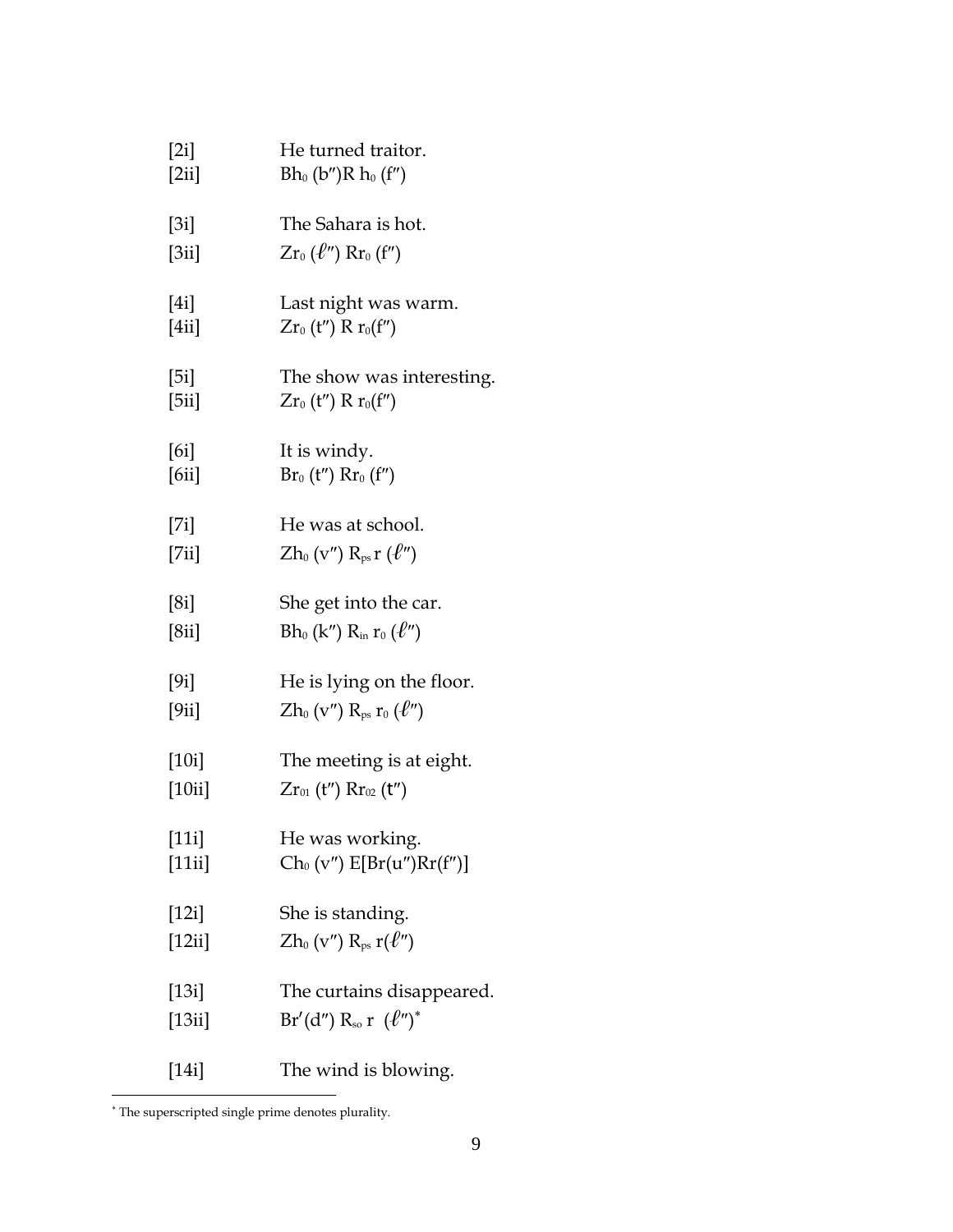| [14ii] | $Br(t'')$ $Rr(f'')$                                                                            |
|--------|------------------------------------------------------------------------------------------------|
| [15i]  | It is raining.                                                                                 |
| [15ii] | $Br(t'')$ $Rr(f'')$                                                                            |
| [16i]  | He threw the ball.                                                                             |
| [16ii] | $Ch_0(k'')E[Br_0(d'')Rr(\ell'')]$                                                              |
| [17i]  | Lightning struck the house.                                                                    |
| [17ii] | $Nr(t'')$ A r (d'')                                                                            |
| [18i]  | He is holding a knife.                                                                         |
| [18ii] | Kh <sub>0</sub> (k'') $E[Zr_1(d'') R r_2(\ell'')]$                                             |
| [19i]  | The stone broke the window.                                                                    |
| [19ii] | $Cr_{01}$ (d'') $E[Br_{02}$ (d'') R $r_{02}(f'')]$                                             |
| [20i]  | She has a car.                                                                                 |
| [20ii] | $Th_{0} (v'') Ar(d'')$                                                                         |
| [21i]  | We paid the bus driver.                                                                        |
| [21ii] | $Ch'_{0}(v'') E[Br(u'')R_{g_{0}}h_{0}(v'')]$                                                   |
| [22i]  | The will benefits all.                                                                         |
| [22ii] | $Zr_0$ (s") $R_{bn}$ $h'_0(v'')$ ]                                                             |
| [23i]  | They climbed the mountain.                                                                     |
| [23ii] | $Bh'_{0}(k'') R_{rg} r_{0}(\ell'')$                                                            |
| [24i]  | The bus seats thirty.                                                                          |
| [24ii] | $\operatorname{Zh}'(\mathbf{v}'')$ $\operatorname{R}_{\text{in}}$ $\operatorname{r}_0(\ell'')$ |
| [25i]  | They fought a clean fight.                                                                     |
| [25ii] | $B[Nh'_{0}(v'') A h'(v'')] R_{rg} r(f'')$                                                      |
| [26i]  | I wrote a letter.                                                                              |
| [26ii] | $Ch_0(k'') E[Br(a'') Rr(f'')]$                                                                 |
| [27i]  | They had an argument.                                                                          |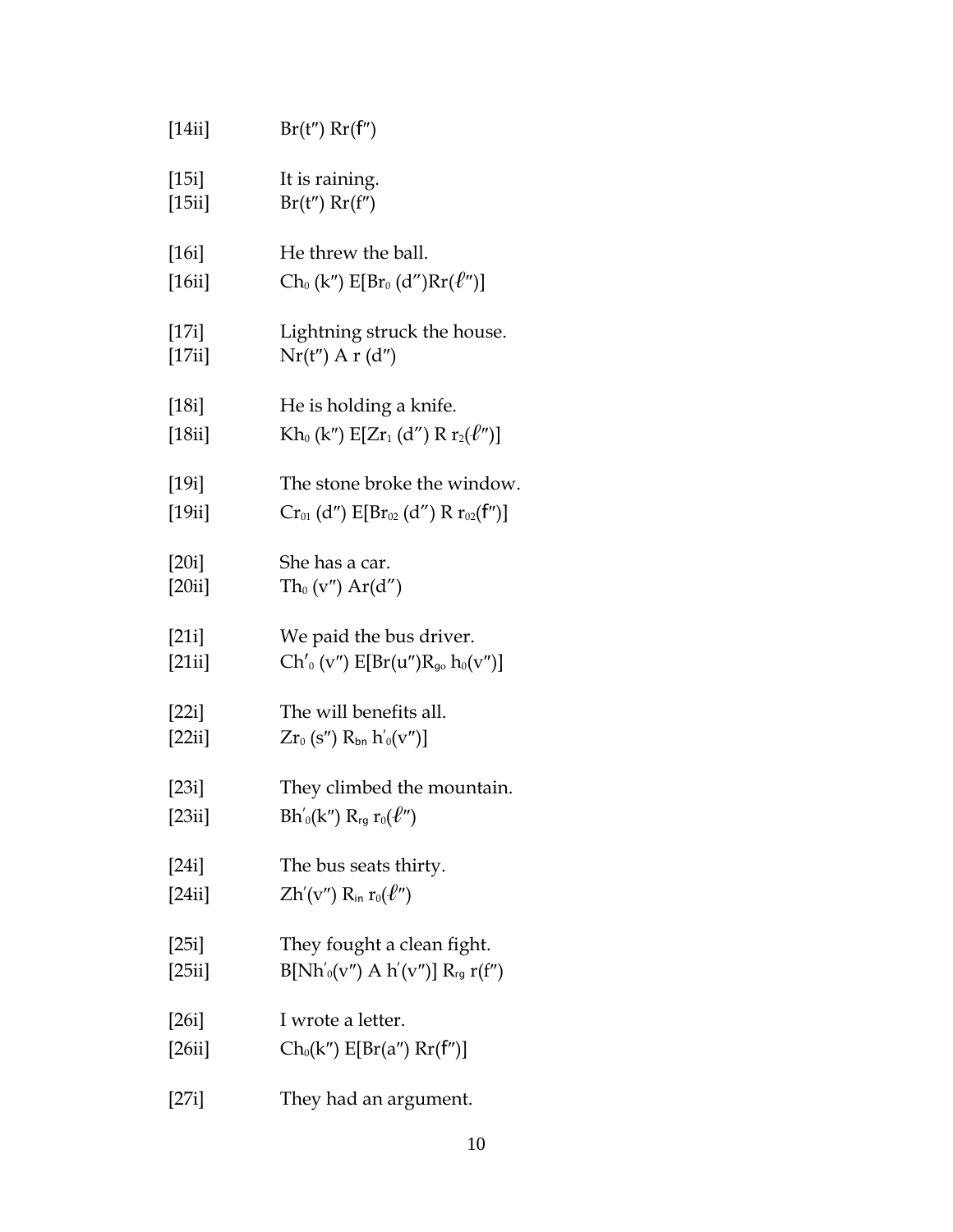| [27ii]          | $Ch'_{0}(v'') E r(\sigma'')$                                 |
|-----------------|--------------------------------------------------------------|
| [28i]           | He nodded his head.                                          |
| [28ii]          | $Ch_0(k'') E[Zr_0 (b'') R_{p0} h_0(v'')] Rr(\ell'')]$        |
| [29i]           | He declared that she was the winner.                         |
| [29ii]          | $Ch_0(s'') \to r(\sigma'')$                                  |
| [30i]           | The sun turned it yellow.                                    |
| [30ii]          | $Cr_0(d'')$ $E[Br_0(m'') R r_0(f'')]$                        |
| [31i]           | The revolver made him afraid.                                |
| [31ii]          | $Cr_0(d'')$ E[Bh <sub>0</sub> (v''-) R h <sub>0</sub> (f'')] |
| [32i]           | I found that it was strange.                                 |
| [32ii]          | $Nh_0(j''') \; A[Zr_0(u'') \; Rr_0(f'')]$                    |
| [33i]           | He placed it on the shell.                                   |
| $[33\text{ii}]$ | $Ch_0(k'')$ $E[Br_{01} (m'') R_{g_0} r_{02} (\ell'')]$       |
| [34i]           | The storm drove the ship ashore.                             |
| [34ii]          | $Cr(t'') E[Br_{01} (d'') Rr_{02} (l'')]$                     |
| [35i]           | A car knocked it down.                                       |
| [35ii]          | $Cr_1(d'')$ $E[Br_0(m'')$ $Rr_2(\ell'')]$                    |
| [36i]           | I prefer them on toast.                                      |
| [36ii]          | $Th0(j'')$ A[Zr' <sub>0</sub> (d'') Rr ( $\ell''$ )]         |
| [37i]           | I brought her a gift.                                        |
| [37ii]          | $B[Nh_0(v'') A r(m'')] R_{bn}h_{02}(v'')$                    |
| [38i]           | She gave the door a kick.                                    |
| [38ii]          | $Nh_0(k'')$ A $r(d'')$                                       |
| [39i]           | She knitted me a sweater.                                    |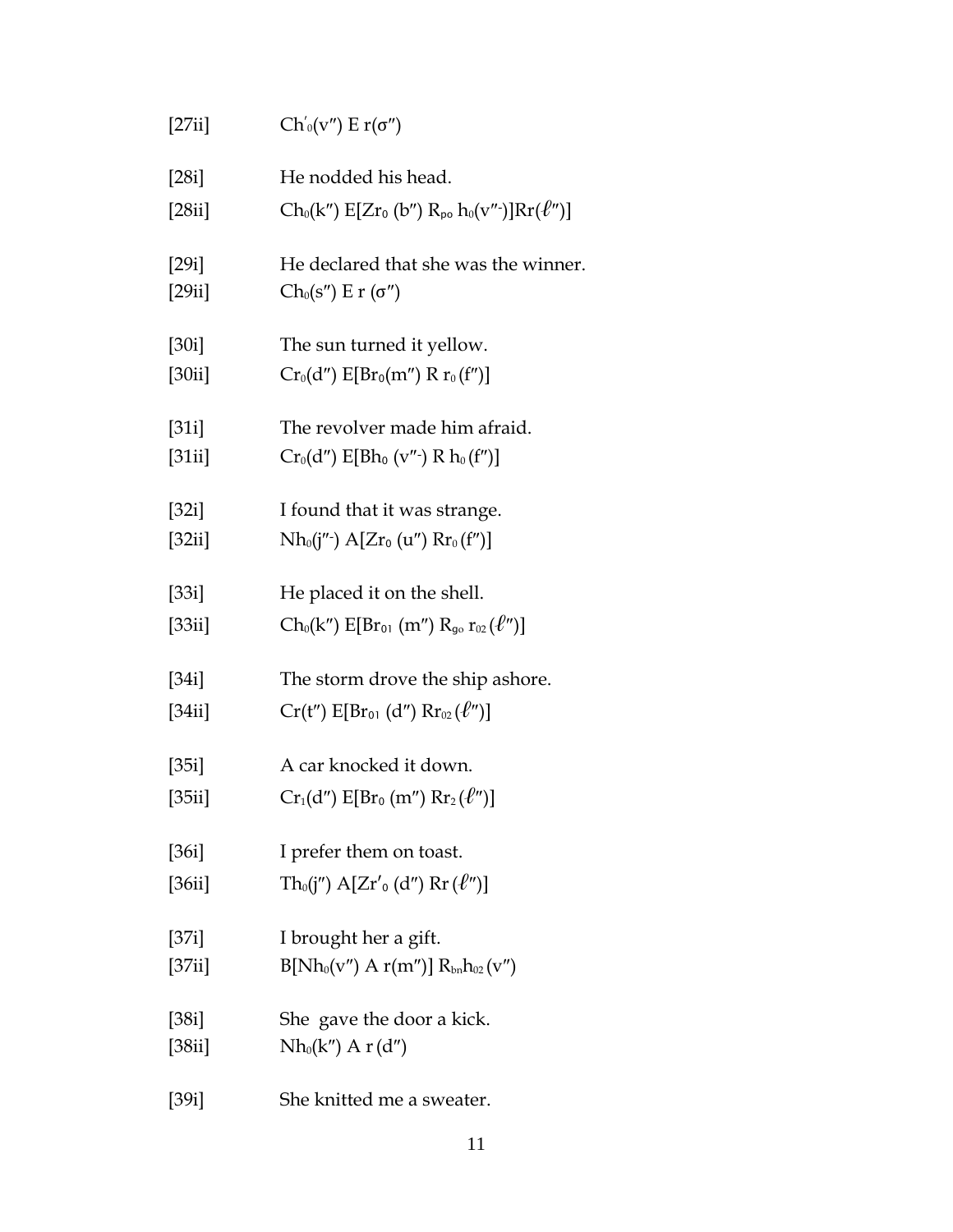[39ii] 
$$
B[Ch_{01}(k'') Er(d'') R_{bn} h_{02}(v'')]
$$

### 5. FORMALIZING SENTENCE TYPES

The sentences in [1] –[3] all taken from Jurafsky & Martin will provide a basis for demonstration of how to formalize sentence types in LFPT.

| [1i]              | John opened the door.                 |
|-------------------|---------------------------------------|
| [1ii]             | John opened the door with the key.    |
| [1iii]            | The key opened the door.              |
| [1iv]             | The door was opened by John.          |
| $\lceil 2 \rceil$ | The waiter brought Mary the check.    |
| $\lceil 3 \rceil$ | I believe that Mary ate British food. |

It will easily be noted that while sentences in [1] and [2] are unembedded, [3] results from embedding.

The method to be used in the semantic representation of sentence types in LFPT is tripartitely statable as follows:

- (a) determination of the untensed proposition i.e.  $r^0(w'')$
- (b) determination of the tensed proposition i.e.  $r^+(w'') \equiv r^0(w'') \leq \tau(U,R,S)$
- (c) semantic representation of the sentence type i.e.  $r(\sigma'') \equiv \Omega e(g'') \{ r^+(w'') \}$

Since the semantic representation of untensed propositions was treated in Section 4.2, our attention should now be directed to the tense formula  $\tau(U,R,S)$  in order to pave the way for sentence formalization. The tense formula encompasses three temporal zones: past, present, and future (marked with minus, zero, and plus superscript respectively).

| (1a) | Ali wrote.      | $R^2 = S^2 < 10$         |
|------|-----------------|--------------------------|
| (1b) | Ali writes.     | $I J^0 = R^0 = S^0$      |
| (1c) | Ali will write. | $I_{\rm 10} < R^+ = S^+$ |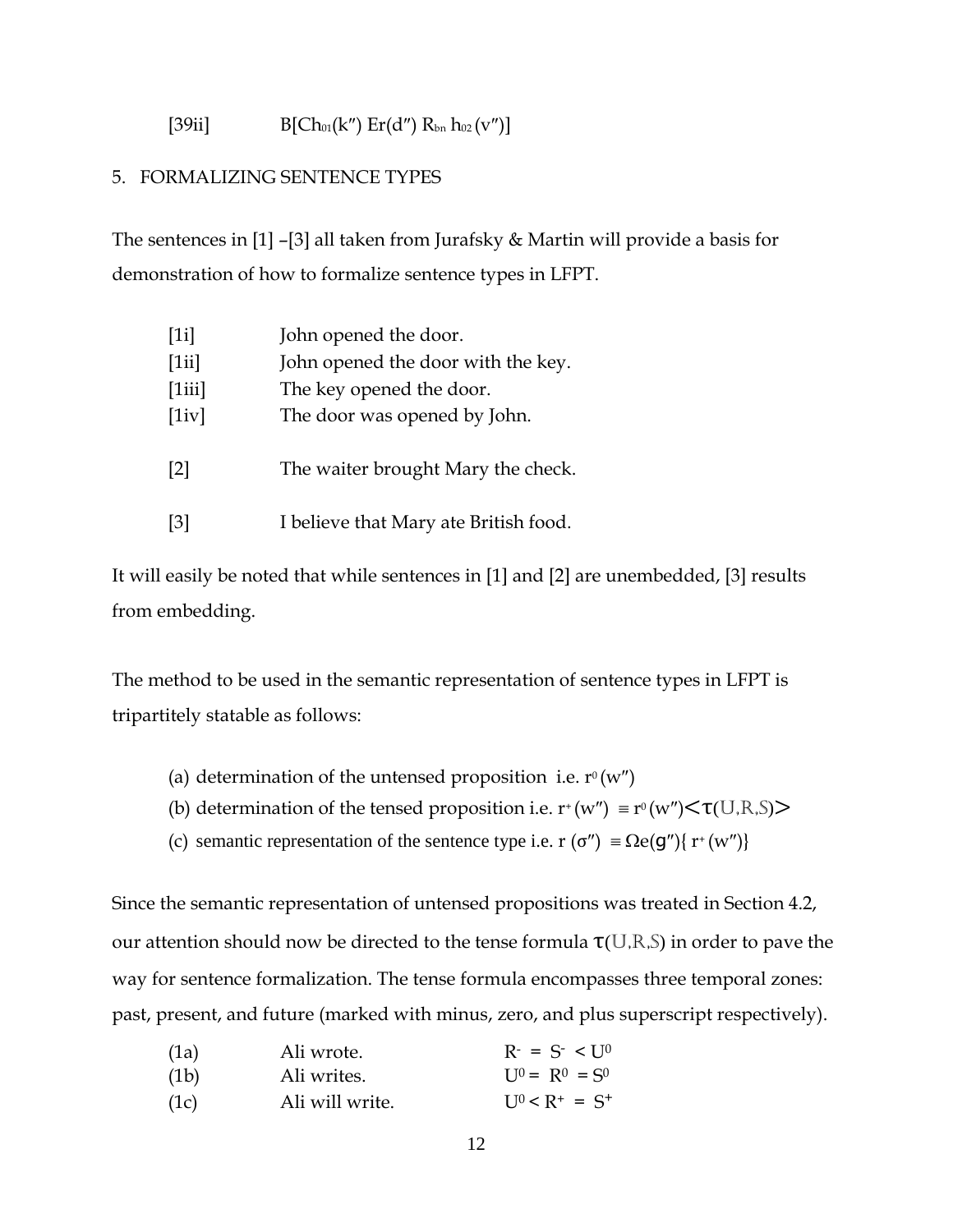| (2a) | Ali was writing.                                     | $\Delta R = \Delta S^2 \leq U^0$               |
|------|------------------------------------------------------|------------------------------------------------|
| (2b) | Ali is writing.                                      | $U^0 \in \Lambda R^0 = \Lambda S^0$            |
| (2c) | Ali will be writing.                                 | $U^0 \leq \Delta R^+ = \Delta S^+$             |
| (3a) | Ali had written.                                     | $S^- < R^- < U^0$                              |
| (3b) | Ali has written.                                     | $S^0$ < $R^0$ = $U^0$                          |
| (3c) | Ali will have written.                               | $U^0 < S^+ < R^+$                              |
| (4a) | Ali had been writing.                                | $\Delta S^{-} < R^{-} < U^{0}$                 |
| (4b) | Ali has been writing.                                | $\Delta S^0$ < R <sup>0</sup> = U <sup>0</sup> |
| (4c) | Ali will have been writing. $U^0 < \Delta S^+ < R^+$ |                                                |
| (5a) | Ali was going to write.                              | $R^- < S^- < U^0$                              |
| (5b) | Ali is going to write.                               | $U^0 < R^0 < S^0$                              |
| (5c) | Ali will be going to write.                          | $U^{0} < R^{+} < S^{+}$                        |

Now we turn to the sentences in [1] –[3] fully cognizant of the methods of semantic representation enunciated above.

| [4i]   |  | John opened the door.                                                         |
|--------|--|-------------------------------------------------------------------------------|
| [4ii]  |  | $r^{0}(w'') = [\text{Ch}_{0}(k'') \text{ E}[Br_{0}(d'') \text{ R}r_{0}(f'')]$ |
| [4iii] |  | $r^+(w'') = [r^0(w'') \le R = S^- \le U^0 > ]$                                |
| [4iv]  |  | $r(\sigma'')$ = $\bullet r_{01}(d'') \{ r^+(w'') \}$                          |
| [5i]   |  | John opened the door with the key.                                            |
| [5ii]  |  | $r^{0}(w'')$ = $[Ch_{0}(k'') E[Cr_{01}(d'') E[Br_{02}(d'')Rr_{02}(f'')]]]$    |
| [5iii] |  | $[r^0(w'') < R^- = S^- < U^0 >]$                                              |
| [5iv]  |  | $r(\sigma'')$ $\equiv$ $\bullet h_0(k'') \{ r^+(w'') \}$                      |
| [6i]   |  | The key opened the door.                                                      |
| [6ii]  |  | $r^{0}(w'') = [Cr_{01}(d'') E[Br_{02}(d'') Rr_{02}(f'')]$                     |
| [6iii] |  | $r^+(w'') = [r^0(w'') \le R^- = S^- \le U^0 > ]$                              |
| [6iv]  |  | $r(\sigma'')$ = $\bullet h_0(k'') \{ r^+(w'') \}$                             |
| [7i]   |  | The door was opened by John.                                                  |
| [7ii]  |  | $r^{0}(w'') = [\text{Ch}_{0}(k'') \text{ E}[Br_{0}(d'') \text{ R}r_{0}(f'')]$ |
| [7iii] |  | $r^+(w'') = [r^0(w'') < R^- = S^- < U^0 > ]$                                  |
| [7iv]  |  | $r(\sigma'')$ = $\bullet r_{01}(d'') \{ r^+(w'') \}$                          |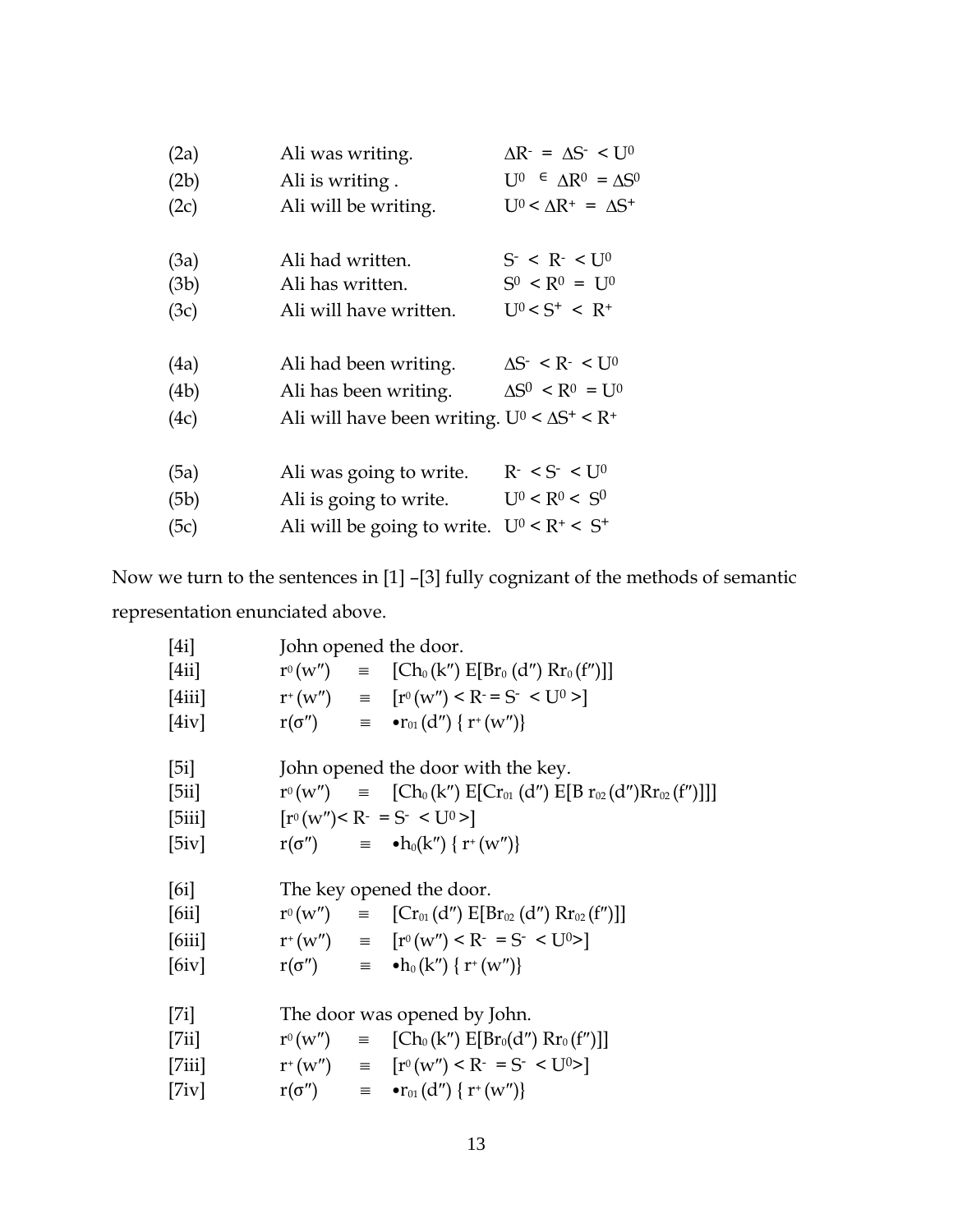| [8i]                       | The waiter brought Mary the check.                                                                                                |  |  |
|----------------------------|-----------------------------------------------------------------------------------------------------------------------------------|--|--|
| [8ii]                      | $r^{0}(w'') = [\text{Ch}_{01}(v'') \text{ E}[Br_{0}(a'') R_{g} h_{02}(b'')]$                                                      |  |  |
| [8iii]                     | $r^+(w'') = [r^0(w'') \le R^- = S^- \le U^0 > ]$                                                                                  |  |  |
| [8iv]                      | $r(\sigma'')$ $\equiv$ $\bullet h_{01}(v'') \{ r^+(w'') \}$                                                                       |  |  |
| [9i]                       | Mary ate British food.                                                                                                            |  |  |
| [9ii]                      | $r_1^0(w'')$ = $Ch_{01}(v'') E[Br(d'') R_{in} h_{01}(l'')]$                                                                       |  |  |
| [9iii]                     | $r_{1}^{+}(w'') = [r_{1}^{0}(w'') \le R_{1}^{0} = S_{1}^{0} \le U^{0} >$                                                          |  |  |
| [9iv]                      | $r_1(\sigma'') = \bullet h_{01}(v'') \{ r_1^+(w'') \}$                                                                            |  |  |
| [10i]                      | I believe that Mary ate British food.                                                                                             |  |  |
| [10ii]                     | $\mathrm{r_{2^0}(w'')} \quad \equiv \quad \mathrm{Th}_{02}\!\left(\mathrm{c''}\right)\mathrm{Ar}_1\left(\mathrm{\sigma''}\right)$ |  |  |
|                            | [10iii] $r_2^+(w'') = [r_2^0(w'') \le U^0 = R^0 = S^0$                                                                            |  |  |
| [10iv]                     | $r_2(\sigma'') = \bullet h_{02}(C'') \{ r_2^+(w'') \}$                                                                            |  |  |
| [11i]<br>[11ii]            | What John opened with the key was the door. (Cf [5i])<br>(See [5ii])<br>[11iii] $(See [5iii])$                                    |  |  |
| [11iv]                     | $r(\sigma'') = -r_{02}(d'') \{ r^+(w'') \}$                                                                                       |  |  |
| [12i]<br>[12ii]            | What opened the door? (Cf [6i])<br>(See [6ii])<br>$[12iii]$ (See [6iii])                                                          |  |  |
| [12iv]                     | $r(\sigma'') = ?r(d'') \{ r^+(w'') \}$                                                                                            |  |  |
| [13ia]                     | John, open the door.                                                                                                              |  |  |
| [13ib]                     | $= -\bullet h_0(k'') \{ [[Ch_0(k'') E[Br_0(d'') Rr_0(f'')]]]\}$<br>$r(\sigma'')$                                                  |  |  |
| [14ia]                     | How John opened the door! (Cf [4i])                                                                                               |  |  |
| [14ib]                     | $=$ ! $h_0(k'') \{ [Ch_0(k'') E[Br_0(d'') Rr_0(f'')] \le R = S = U^0 > \}$<br>$r(\sigma'')$                                       |  |  |
|                            |                                                                                                                                   |  |  |
| [15i]                      | Who brought Mary the check? (Cf [4i])                                                                                             |  |  |
| [15ii]                     | (See [8ii])                                                                                                                       |  |  |
| [15iii]<br>[15iv]          | (See [8iii])<br>$r(\sigma'') = ? h_1(v'') \{ r^+(w'') \}$                                                                         |  |  |
|                            |                                                                                                                                   |  |  |
| [16i]<br>[16ii]<br>[16iii] | Whom did the waiter bring the check? (Cf [8i])<br>(See [8ii])<br>(See [8iii])                                                     |  |  |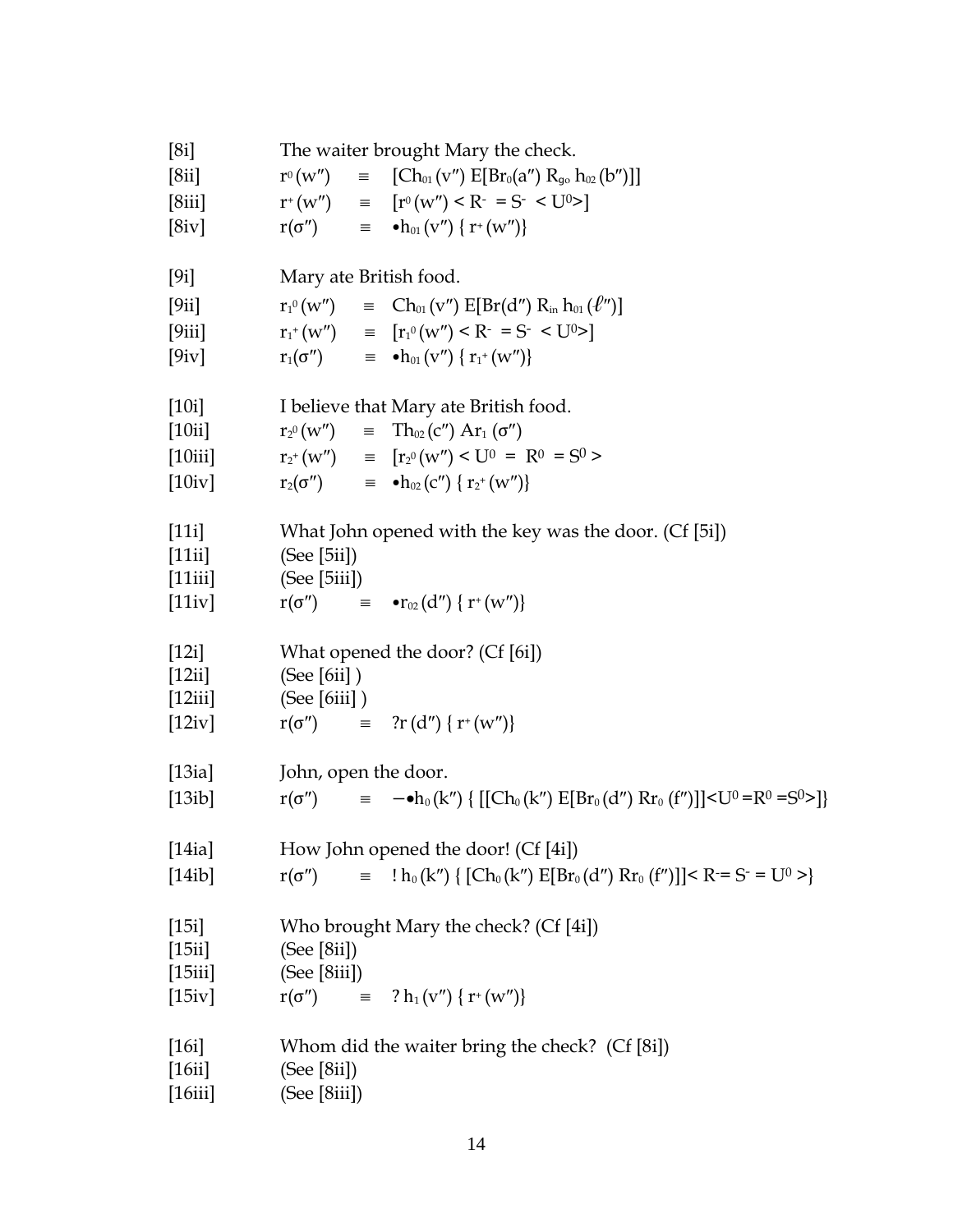| [16iv]           |                                            | $r(\sigma'') = ? h_2(b'') \{ r^+(w'') \}$                                              |
|------------------|--------------------------------------------|----------------------------------------------------------------------------------------|
| [17i]<br>[17ii]  | (See [10ii])                               | Who do I believe ate British food? (Cf [10i]))                                         |
| [17iii]          | (See [ $10ii$ ])                           |                                                                                        |
| [17iv]           |                                            | $r_2(\sigma'')$ = $?h_1(v'') \{ [Th_{02}(c'') A r_1(\sigma'')] < U^0 = R^0 = S^0 > \}$ |
| [18i]            | Who was going to open the door? $(Cf{4i})$ |                                                                                        |
| [18ii]           | (See [4ii])                                |                                                                                        |
| $[18\text{iii}]$ |                                            | $r^+(w'') = [r^0(w'') < R^- < S^- < U^0 > ]$                                           |
| [18iv]           |                                            | $r(\sigma'') =$ ?h(k'') { $r^{+}(w'')$ }                                               |
| [19i]            | Has John opened the door? (Cf[4i])         |                                                                                        |
| [19ii]           | (See [4ii])                                |                                                                                        |
| [19iii]          |                                            | $r^+(w'')$ = $[r^0(w'') < S^0 < R^0 = U^0 > ]$                                         |
| [19iv]           |                                            | $r(\sigma'') =$ ?h <sub>0</sub> (k'') { r <sup>+</sup> (w'')}                          |
| [20i]            |                                            | What John did was to open the door. (Cf[4i])                                           |
| [20ii]           | (See [4ii])                                |                                                                                        |
| [20iii]          | (See [4iii])                               |                                                                                        |
| [20iv]           |                                            | $r(\sigma'')$ = $\bullet r(t'') \{ r^+(w'') \}$                                        |

#### 6. CONCLUSIONS

Throughout the present paper the author has studiously eschewed direct criticism of any computational linguist's work on the issue of meaning representation. But an exceptional occasion presents itself when we stumble on so-called primitive predicates as listed in Jurafsky & Martin (2000:621). It will be recalled that the force-predicate theory characterized in Sec 2 posits three predicate types, namely relative, causative, and contactive predicates. Section 3 is concluded with the periodic table of predicates in which  $[\Sigma \mathbb{R}]$ ,  $[\Phi \mathbb{E}]$ ,  $[\Psi \mathbb{A}]$  feature as the primitive building blocks for the entire table. It is, therefore, appropriate to initiate a conclusion to this paper by reducing "the eleven [*sic*] primitive predicates … used to represent all predicate-like expressions" (ibid.) to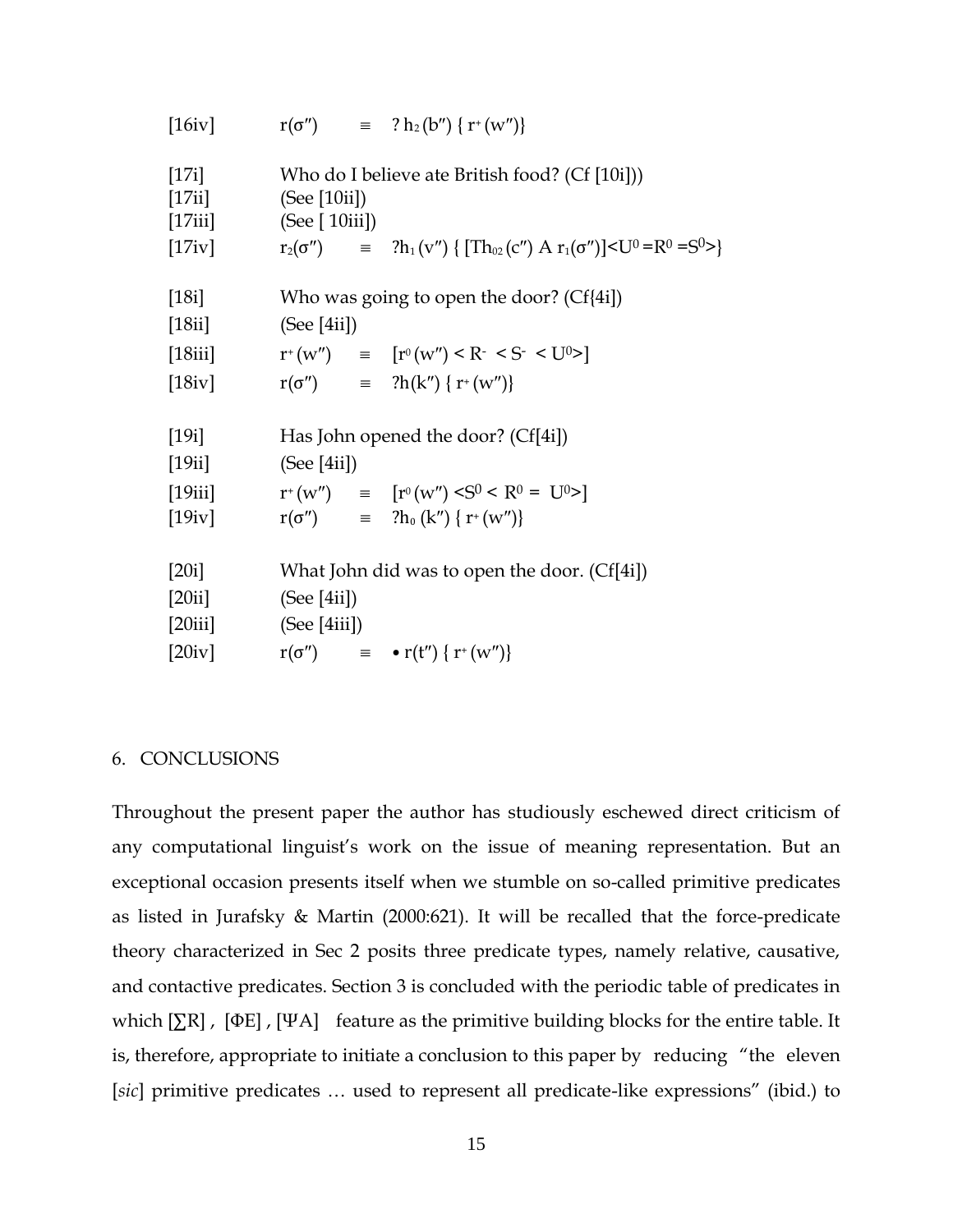the three predicate types that correspond to Newton I, II, and III. But because Jurafsky & Martin offer only one example (Cf {8i]-[8iv] in Sec 5), we shall, in what follows, base our formalization on the verbatim definitions of the "primitive predicates" listed (ibid.).

- (1i) "ATRANS The abstract transfer of possession control from one entity to another."
- (1iia)  $Ch_1(v'') E[Nh_2(v'') Ae(a'')]$
- (1iib) CE[NA]
- (2i) "PTRANS The physical transfer of an object from one location to another."
- (2iia) Ch(v")  $E[Be_1(m'') R_{rg} [Ze_2(\ell'') R_{\ell t} e_3(\ell'')]$
- (2iib) CE[BR[ZR]]
- (3i) "MTRANS The transfer of mental concepts between entities or within an entity."
- (3iia)  $Ce_0(v'') E[Be_1(a'') R_{go}e(v'')]$
- (3iib) CE[BR]
- (4i) "MBUILD The creation of new information within an entity."
- (4iia)  $Ce_0(v'')E[Be_2(a'')R_{po}e_1(v'')]$
- (4iib) CE[BR]
- (5i) "PROPEL The application of physical force to move an object."
- (5iia)  $Ce_1(b'') E[Cr(t'')E[Be_2(m'')R_{rq}e_3(\ell'')]$
- (5iib) CE[CE[BR]]
- (6i) "MOVE The integral movement of a body part by an animal."
- (6iia)  $Cr(b'')$  E[B[Ze(b'') R<sub>po</sub>  $r(b'')$ ]R<sub>rg</sub> e ( $\ell''$ )]
- (6iib) CE[B[ZR]R]
- (7iia) " INGEST The taking in of a substance by an animal."
- (7iib)  $Cr(b'')$  E[Be(m'')  $R_{in} r(\ell'')$ ]
- (7iib) CE[BR]
- (8i) "EXPEL The expulsion of something from an animal."
- (8iia)  $Cr(b'') E[Be(m'') R_{eq}r(\ell'')]$
- (8iib) CE[BR]
- (9i) " SPEAK The action of producing a sound."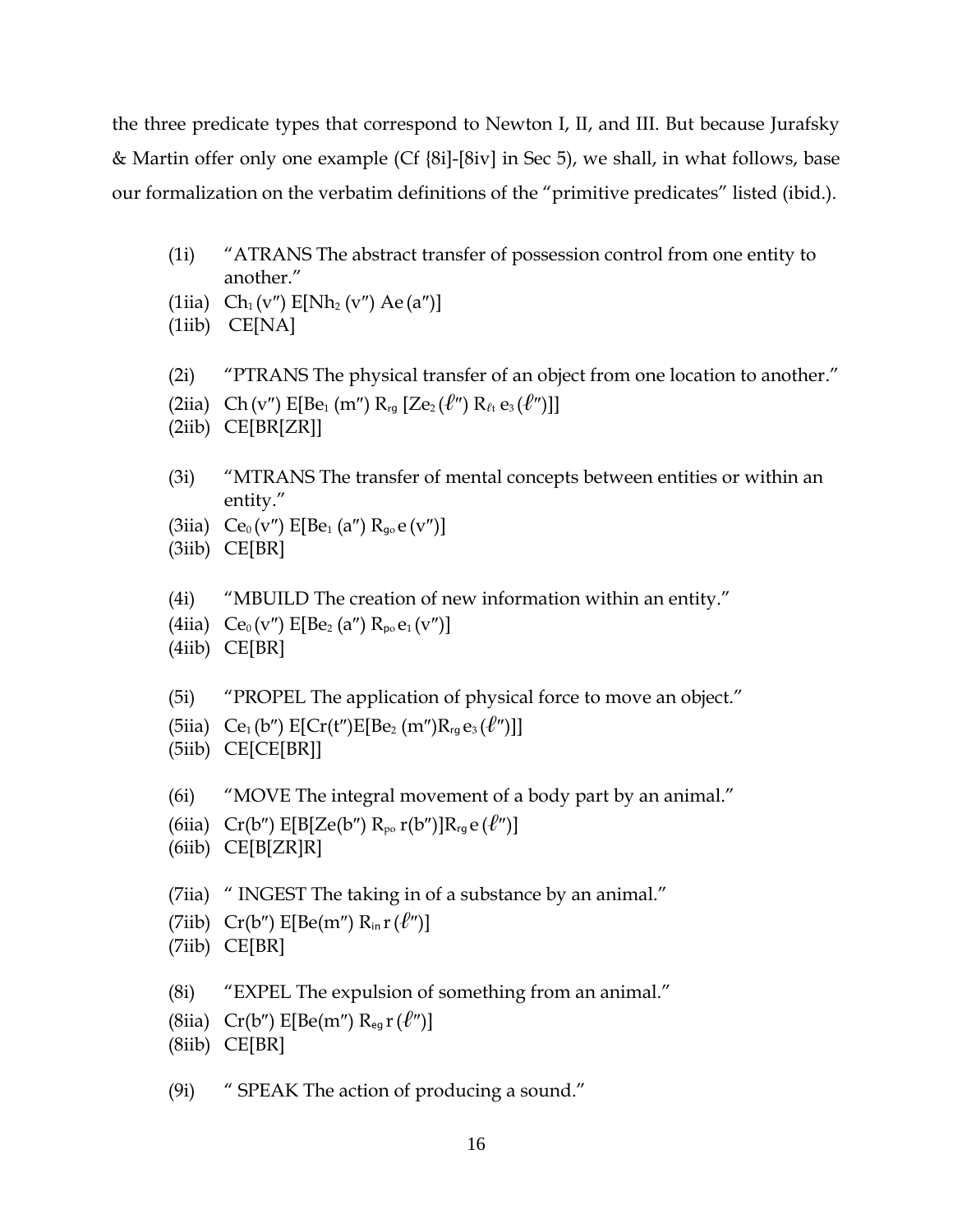(9iia)  $Ch(b'')E [Br(t'') Rr(f'')]$ (9iib) CE[BR] (10i) "ATTEND The action of focusing a sense organ." (10iia) Ce<sub>1</sub> (v'')  $E[N[Z e_2(b'') R_{p0} e_1(b'')] Ae_3(u'')]$  $(10$ iib) CE $[N[ZR]A]$ 

If we assimilate our results in (1ii)- (10ii) to the periodic table of predicates in Section 3, the following facts emerge:

(a) definitions (1i), (3i), (4i), (7i), (8i), and (9i) instantiate predicate 8ΦE[*Π*]

(b) definitions (2i), (5i), (6i), and (10i) instantiate predicate 17  $\Phi E[\Omega]$ .

Since  $[\pi] = 1[\Sigma \text{R}]$ , 2[ΦE], 3[ΨA]; 8ΦE[ $\pi$ ] is an instantiation of Ω; and 17 ΦE[Ω] is an instantiation of [ $\Lambda$ ], all the definitions (1i) - (10i) are manifestly reducible to 1[ $\Sigma$ R], 2[ΦE] , and 3[ΨA], hence to the primitive predicates as postulated by force-predicate theory.

Let the highlights of the paper be recapitulated here below:

- (a) buttressing the introduction of the force-predicate theory into the arena of linguistic discourse littered with sanctimonious theories and models on the essence of language
- (b) boldly fixing the number of semantic rules to nine, and the number of predicate types to three
- (c) developing a meaning representation language which integratively captures time, aspectuality , and modality by consecutive moves from the extralinguistic situation  $r(t'')$ , untensed proposition  $r^0(w'')$ , tensed proposition  $r^+(w'')$  up to sentence type

 $r(\sigma'')$   $\equiv$   $\Omega e(g'') \{ r^+(w'') \}$ 

(d) presenting a revised version of the periodic table of predicates which has not only predictable but also foreseeable, implications for computational semantics, pragmatics, syntax, morphology, and lexicology.